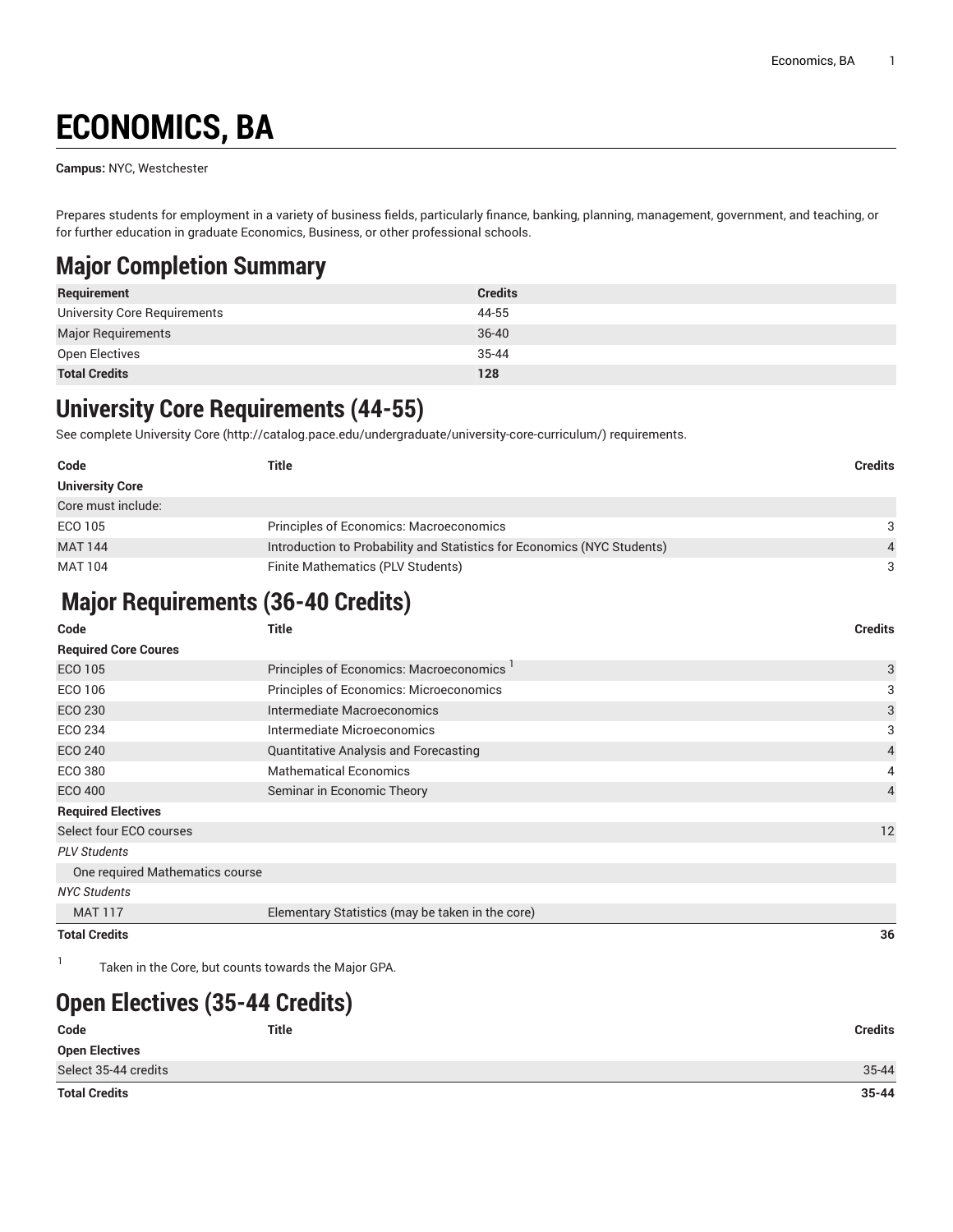| Course<br><b>First Year</b><br>Fall                      | <b>Title</b>                                                                     | <b>Credits</b>            |
|----------------------------------------------------------|----------------------------------------------------------------------------------|---------------------------|
| <b>ENG 110</b>                                           | Composition                                                                      | 3                         |
| <b>ECO 105</b>                                           | Principles of Economics: Macroeconomics                                          | $\ensuremath{\mathsf{3}}$ |
| <b>MAT 103</b>                                           | Algebra                                                                          | 3                         |
| <b>CS 109</b>                                            | Introduction to Computing Using C++                                              | $\ensuremath{\mathsf{3}}$ |
| Take any one remaining Area of Knowledge course          |                                                                                  | 3                         |
|                                                          | <b>Credits</b>                                                                   | 15                        |
| <b>Spring</b>                                            |                                                                                  |                           |
| ECO 106                                                  | Principles of Economics: Microeconomics                                          | 3                         |
| <b>MAT 117</b>                                           | <b>Elementary Statistics</b>                                                     | $\sqrt{4}$                |
| <b>ENG 120</b>                                           | <b>Critical Writing</b>                                                          | 4                         |
|                                                          | Take any one remaining Area of Knowledge course (Learning Community (LC) course) | $\ensuremath{\mathsf{3}}$ |
|                                                          | Take any one remaining Area of Knowledge course (Learning Community (LC) course) | 3                         |
| <b>Second Year</b><br>Fall                               | <b>Credits</b>                                                                   | 17                        |
| ECO 230                                                  | Intermediate Macroeconomics (One elective course in subject ECO)                 | 3                         |
| One elective course in subject ECO                       |                                                                                  | $\sqrt{3}$                |
| First Second Language Course. See Advisor for guidelines |                                                                                  | 3                         |
| Take any one remaining Area of Knowledge course          |                                                                                  | $\ensuremath{\mathsf{3}}$ |
| Take any one remaining Area of Knowledge course          |                                                                                  | 3                         |
|                                                          | <b>Credits</b>                                                                   | 15                        |
| <b>Spring</b>                                            |                                                                                  |                           |
| <b>ECO 240</b>                                           | Quantitative Analysis and Forecasting                                            | $3 - 4$                   |
| One elective course in subject ECO                       |                                                                                  | 3                         |
| Second Language Course, if applicable                    |                                                                                  | 3                         |
| Take any one remaining Area of Knowledge course          |                                                                                  | $\ensuremath{\mathsf{3}}$ |
| Take any one remaining Area of Knowledge course          |                                                                                  | 3                         |
|                                                          | <b>Credits</b>                                                                   | $15 - 16$                 |
| <b>Third Year</b>                                        |                                                                                  |                           |
| Fall                                                     |                                                                                  |                           |
| <b>ECO 380</b>                                           | <b>Mathematical Economics</b>                                                    | $3 - 4$                   |
| <b>COM 200</b>                                           | <b>Public Speaking</b>                                                           | 3                         |
| One elective course in subject ECO                       |                                                                                  | 3                         |
| One Lab science course                                   |                                                                                  | 3                         |
| Take any one remaining Area of Knowledge course          |                                                                                  | 3                         |
|                                                          | <b>Credits</b>                                                                   | $15 - 16$                 |
| <b>Spring</b>                                            |                                                                                  |                           |
| <b>ECO 234</b>                                           | Intermediate Microeconomics                                                      | 3                         |
| One elective course in subject ECO                       |                                                                                  | 3                         |
| Take any one remaining Area of Knowledge course          |                                                                                  | 3                         |
| Take any one remaining Area of Knowledge course          |                                                                                  | 3                         |
| Take any one remaining Area of Knowledge course          |                                                                                  | 3                         |
| <b>Fourth Year</b><br>Fall                               | <b>Credits</b>                                                                   | 15                        |
| <b>ECO 400</b>                                           | Seminar in Economic Theory                                                       | 4                         |
| Open Elective Course                                     |                                                                                  | 3                         |
| Open Elective Course                                     |                                                                                  | 3                         |
| Open Elective Course                                     |                                                                                  | 3                         |